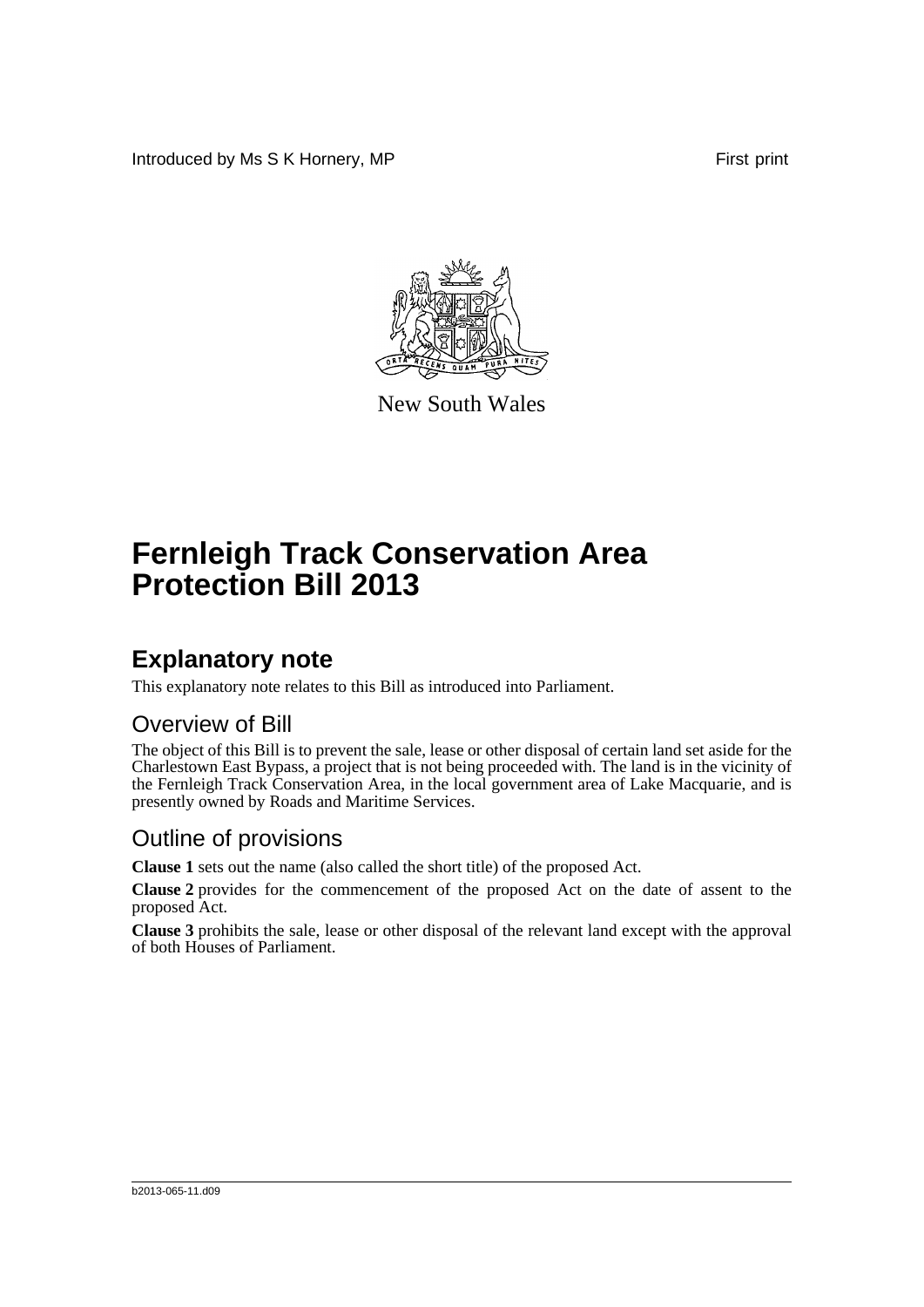Introduced by Ms S K Hornery, MP First print

Page



New South Wales

# **Fernleigh Track Conservation Area Protection Bill 2013**

## **Contents**

|                                                                                   | <b>rage</b> |
|-----------------------------------------------------------------------------------|-------------|
| Name of Act                                                                       |             |
| Commencement                                                                      |             |
| Certain land at Lake Macquarie not to be sold, leased or otherwise<br>disposed of |             |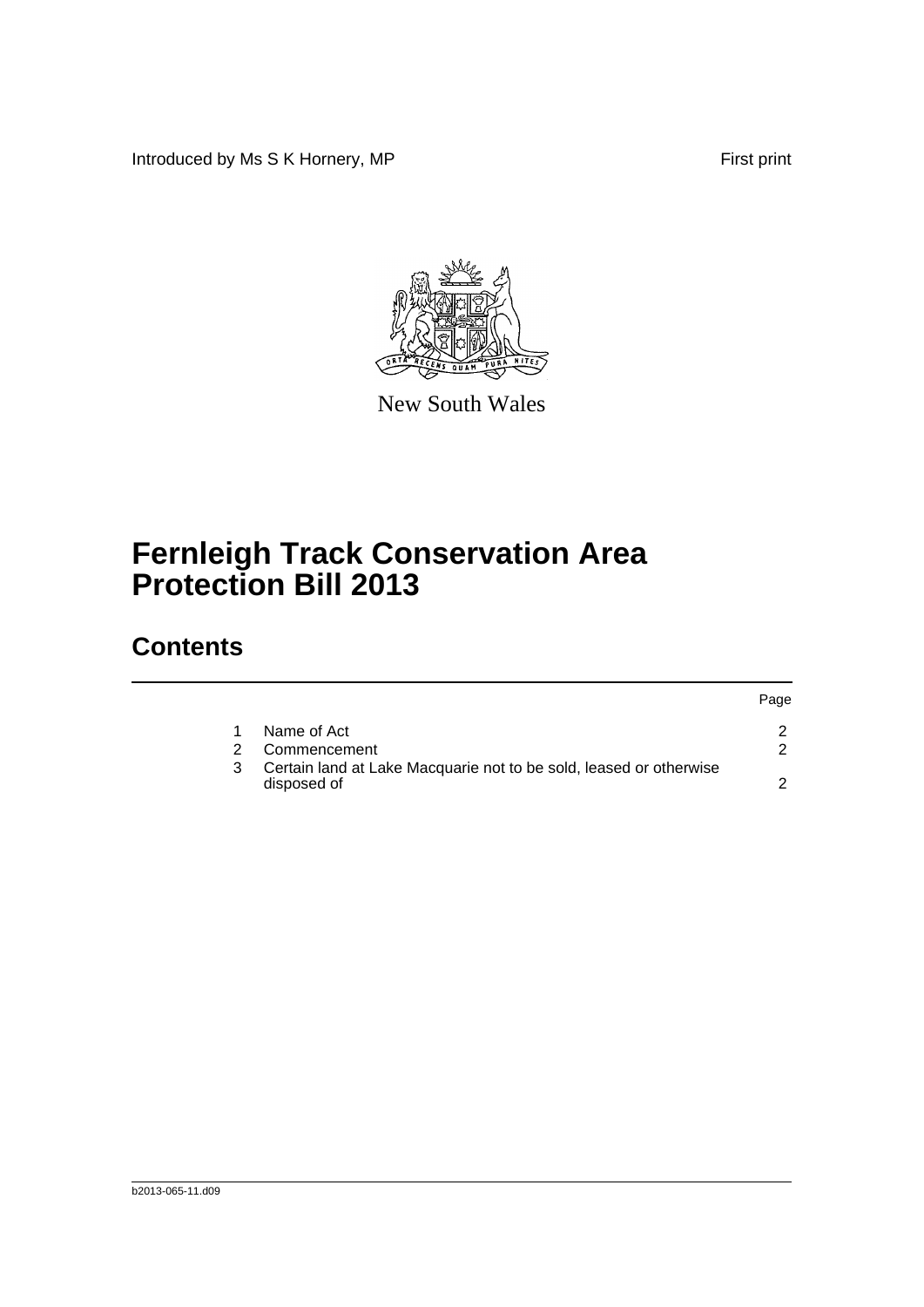

New South Wales

## **Fernleigh Track Conservation Area Protection Bill 2013**

No , 2013

#### **A Bill for**

An Act to prevent the sale or disposal of certain land set aside for the Charlestown East Bypass in the vicinity of the Fernleigh Track Conservation Area without the approval of both Houses of Parliament.